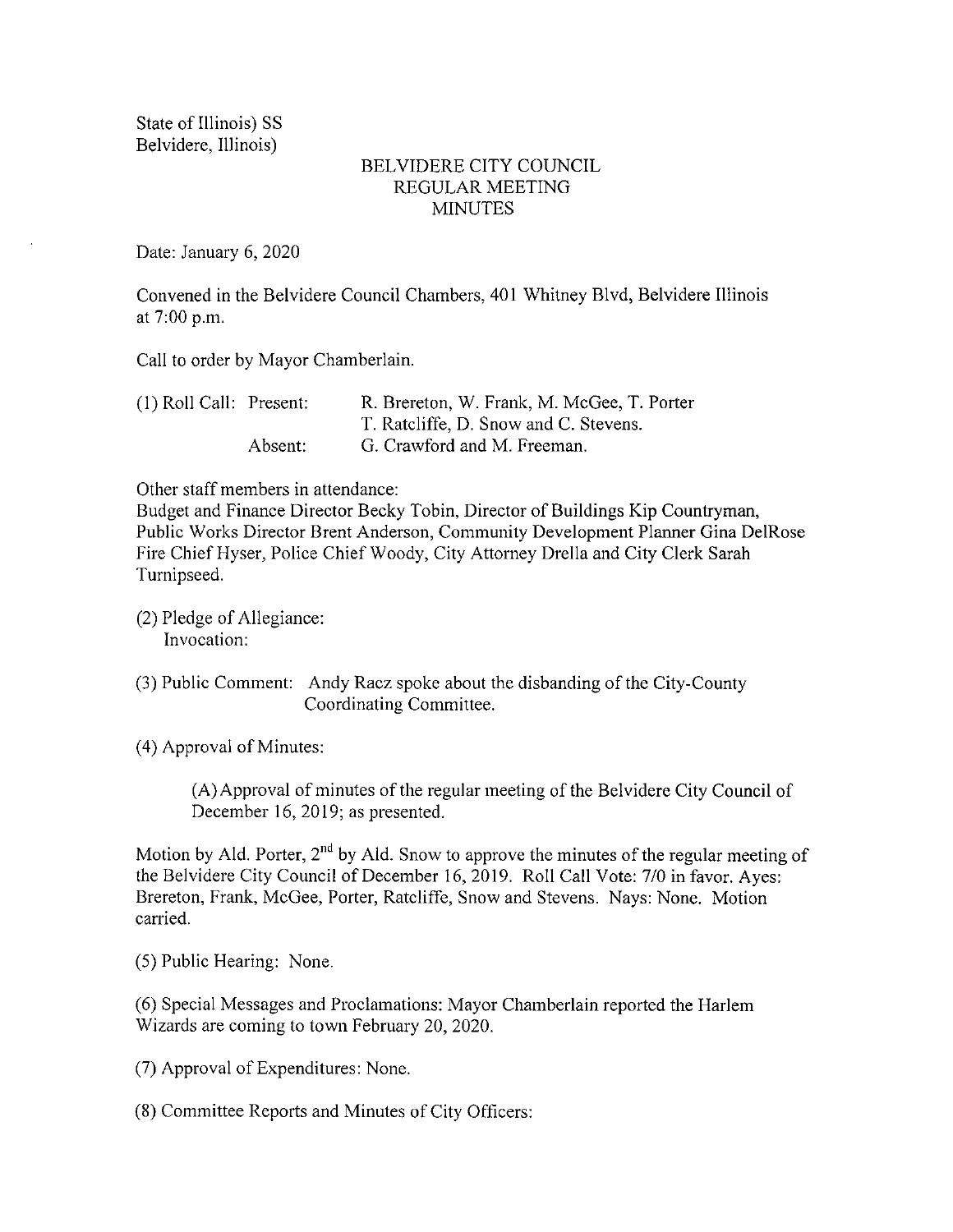A) Minutes of Committee of the Whole — Public Safety and Finance and Personnel of December 23, 2019.

Motion by Ald. Ratcliffe, 2<sup>nd</sup> by Ald. Frank to approve the minutes of Committee of the Whole— Public Safety and Finance and Personnel of December 23, 2019. Roll Call Vote: 7/0 in favor. Ayes: Frank, McGee, Porter, Ratcliffe, Snow, Stevens and Brereton. Nays: None. Motion carried.

9) Unfinished Business:

A) Ord.  $\#478H - 2^{nd}$  Reading: An Ordinance Granting a Special Use to Allow Indoor Commercial Entertainment( Bar with Video Gaming) within the GB, General Business District ( 1500 North State Street).

Motion by Ald. Snow, 2<sup>nd</sup> by Ald. McGee to pass Ord. #478H. Roll Call Vote: 7/0 in favor. Ayes: McGee, Porter, Ratcliffe, Snow, Stevens, Brereton, and Frank. Nays: None. Motion carried.

B) Ord. #479H – 2<sup>nd</sup> Reading: An Ordinance Approving a Replat Titled GCZ Corner Subdivision.

Motion by Ald. Frank,  $2<sup>nd</sup>$  by Ald. Porter to pass Ord. #479H. Roll Call Vote: 7/0 in favor. Ayes: Porter, Ratcliffe, Snow, Stevens, Brereton, Frank and McGee. Nays: None. Motion carried.

C) Ord.  $\#480H - 2^{nd}$  Reading: An Ordinance Granting a Special Use to Amend a Planned Development within the PI, Planned Industrial District (1050 ECS Way).

Motion by Ald. Snow,  $2<sup>nd</sup>$  by Ald. McGee to pass Ord. #480H. Discussion took place. Motion by Ald. Frank  $2<sup>nd</sup>$  by Ald. Brereton to refer Ord. #480H back to Committee for further consideration. Roll Call Vote: 5/2 in favor. Ayes: Stevens, Brereton, Frank, McGee and Porter. Nays: Ratcliffe and Snow. Motion carried.

- D) Motion to approve City Attorney drafting an ordinance for gas use tax and an agreement with NICOR to collect tax. Tabled October 7, 2019
- 10) New Business:

Motions forwarded from Committee of the Whole— Public Safety and Finance and Personnel of December 23, 2019.

A)Motion to approve accepting the \$ 5, 000 donation from Heidi Abramat for purchase of the Durham Heavy Duty Work Cabinet, the Secure IT Gun Storage Cabinet and cabinet for the storage of other patrol equipment. Roll Call Vote: 7/0 in